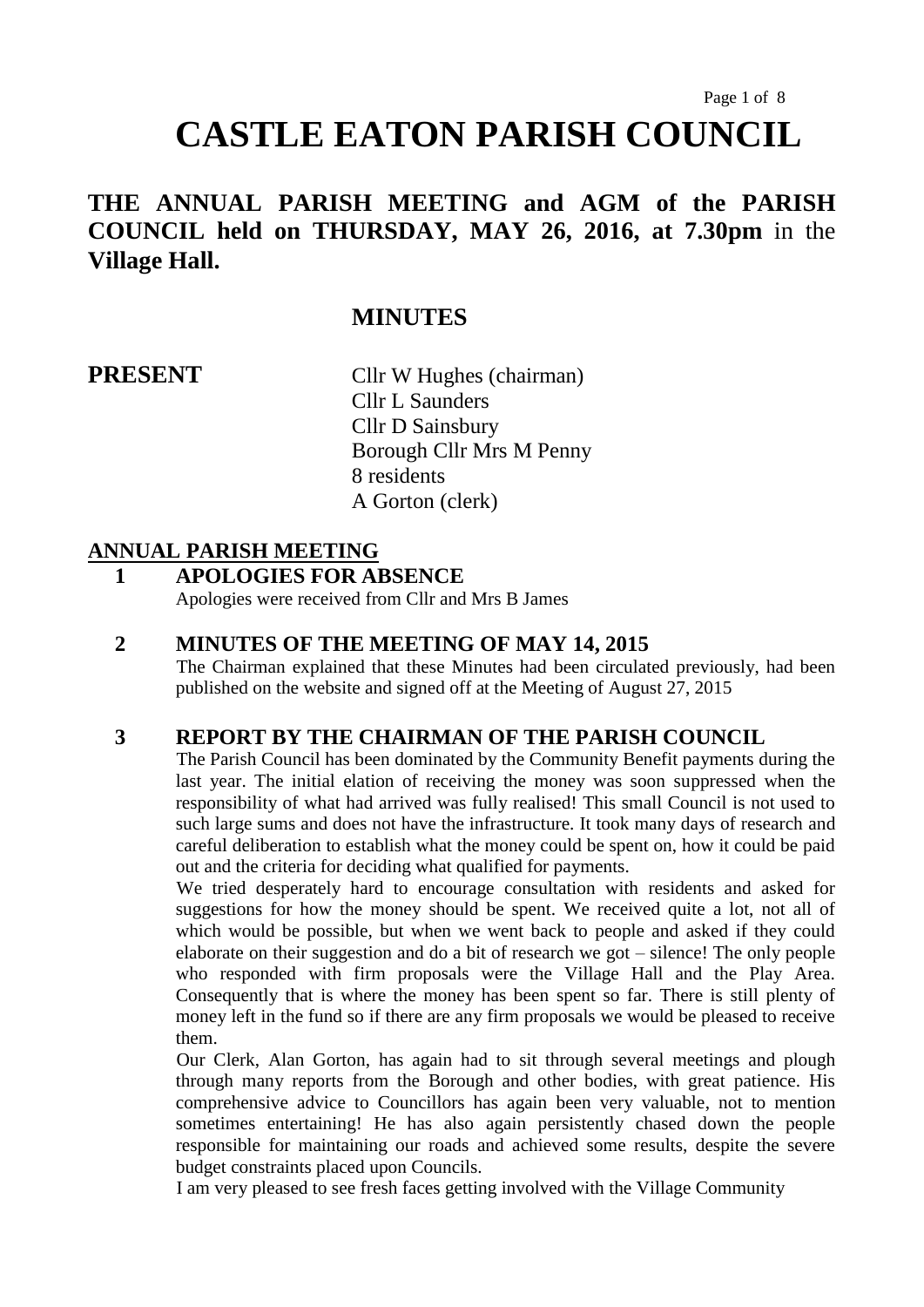#### Page 2 of 8

Committee and rejuvenating it. This has meant that the VCC could take back responsibility for organising the Village Fete and a great job they have made of it. We have continued our financial support to help to maintain the Village Hall and the Post Office. It is pleasing to see that they are still being well used. We have changed the contract for maintaining the Playing Field and I am pleased to see that David Newman Contractors are doing a good job.

Unfortunately we have lost one of our Councillors, as David Price has stood down after many years of service. I thank David for all the hard work and dedication he has put in. This means that we have a vacancy for a Councillor, as elections are not due for 2 years and nobody has called for a casual election. We have advertised the vacancy and will co-opt some-one in due course, although we have not been flooded with applications!

I would like to thank our Borough Councillor, Maureen Penny, and all my fellow Councillors for all their help and support during the year.

I believe that the Parish Council has again fulfilled its function in looking after the interests of the village.

#### W H Hughes, chairman

#### **4 REPORT BY THE BOROUGH COUNCILLOR**

The purpose of a Borough Councillor attending a Parish meeting is to offer advice and help wherever it is deemed necessary, and I hope you agree that I have done that in the last year. It is also to bring news of what is happening in Borough that may affect the Parish – I have advised you of grants that you can apply for and what help the Localities team can offer; I also helped on the legalities of spending the donation from the solar park. For me these are quite simple tasks as there doesn't seem a lot for me to do most of the time: however I have helped where roads and drains have been a problem.

I am also here if parishioners have problems that they feel they need help on, and I have had some of these this year. I have supported your residents in finding leaks, having a bungalow reconfigured to provide for a disabled bathroom, as well as advising on planning issues – I may not always give the answers or support that people expect but I have always tried to be honest in my appraisals on any given situation.

Unfortunately I have not been able to attend all your meetings as my commitments with SBC sometimes clash and this could get worse in the next couple of years as I take up my role as Deputy Mayor, thence Mayor of Swindon. I am always available be it by phone or by email if you need to contact me.

I hope you feel I have assisted you appropriately in the past year and I look forward to supporting you in the year ahead.

Mrs Maureen Penny, Borough Councillor

### **5 REPORT BY VILLAGE COMMITTEES/GROUPS Village Hall Trustees**

The Village Hall continues to function successfully due to the efforts and dedication of the management team, the general committee and certain villagers who are always willing to assist when required.

The condition of the Village Hall is currently being improved with the assistance of the available Community Benefit grant. A new boiler, new double glazing and the installation of LED lighting throughout the building will make the Village Hall more environmentally friendly and definitely more cost-effective to run.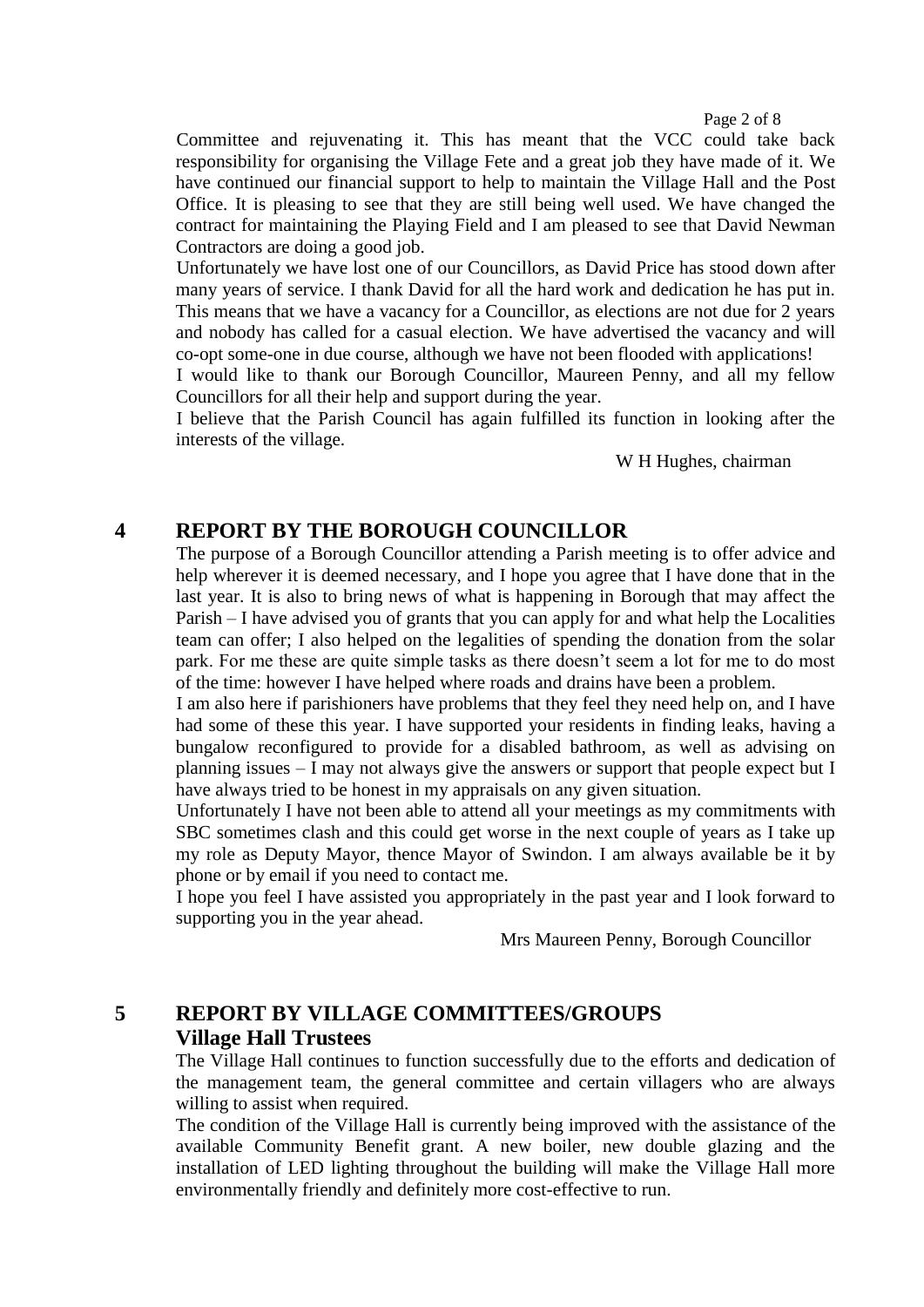Page 3 of 8

The Hall continues to be used by villagers and local groups on a regular basis.

The Post Office continues to operate and contribute to a popular Coffee Morning which is still being organised by a few ladies in the village and continues to provide a very welcome income to the Village hall.

Finally, a thank you to the Castle Eaton Parish Council for their assistance and patience in connection with our Community benefit applications and related issues.

A Trinder, chairman

#### **Ladies Club**

The Ladies Club has had another successful year. New members have joined the group, replacing some who have left. Therefore the number of members has been maintained.

Once again the members of the club have enjoyed varied and entertaining meetings, with speakers from outside and with fellow members.

Last June we had a wonderful evening painting on silk scarves. It was fascinating to learn how to use salt with paint to create particular patterns and we were all pleased with our creations.

In July we had an interesting talk about acupuncture, including its origins, history and uses. It was a most thought-provoking evening!

Lynda Warren spoke about her association with the Wyvern Theatre during the September meeting. She told us about the many famous people she met at the Theatre and she gave us a number of 'behind the scenes' anecdotes.

We all had to do exercises at the October club meeting because the talk and demonstration was about Pilates! We learnt that this type of exercise is extremely beneficial as long as the teacher is well-qualified and monitors each person closely when the exercises are taking place.

The title of the talk in November was 'My Life in Uniform'. It was given by one of our members, Margaret, and it gave us all an insight into the working life of a prison officer. It was a captivating evening!

In December the ladies enjoyed a meal together at 'The Old Boathouse' in South Cerney. This was a very successful evening.

The Annual General Meeting took place in January, when it was agreed by the majority of members in increase the annual fee. This was due to the fact that many speakers have raised their charges. However, some members were opposed to the increase and it will be reviewed at the next AGM.

Luke, a charity worker for an organisation in Ghana, spoke to us in February. The charity helps people to start and improve their businesses. Some of the products from these businesses were displayed at the meeting. There were some beautiful fabrics and artefacts available to view and to buy.

In March the group heard about a wildlife charity which is based in Cricklade. Barry and Andrew brought some of the wooden items which they make to sell in order to help to provide funds for the 'Oak and Furrows Wildlife Rescue centre'. We were made aware of the worthwhile work that is carried out by this charity.

'Lady She' provided an extremely entertaining evening at the April meeting. She told us about interesting episodes in her life and she showed us some lovely vintage clothing and jewellery.

Finally, at the beginning of this month, we spent a very pleasant evening making flower arrangements. Sheila, one of our members, demonstrated how to make three stunning arrangements, then we all made our own versions of one of the displays. We all thoroughly enjoyed the experience!

Mrs Judy Parker, treasurer and convenor.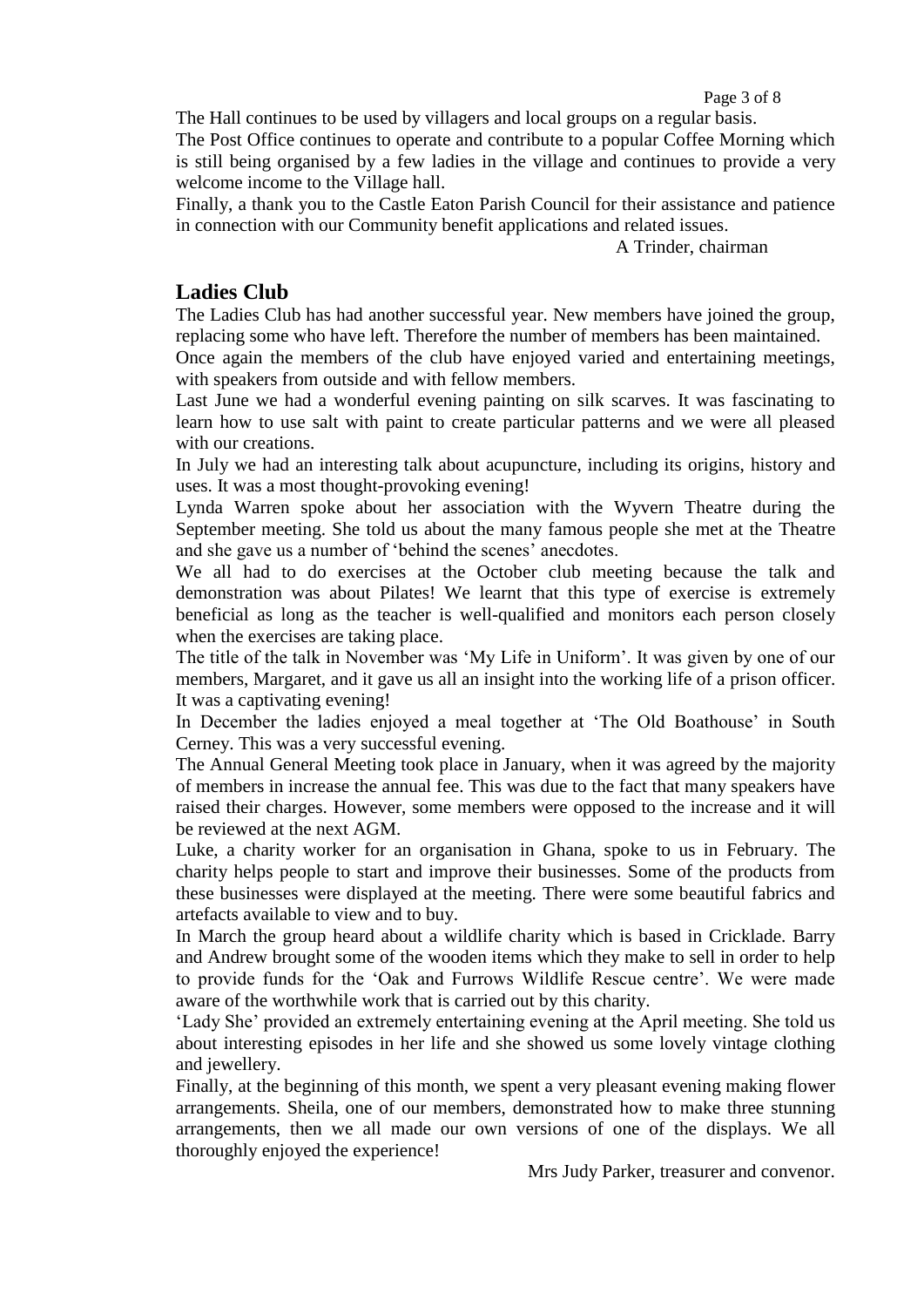#### **Gardening Club**

The Gardening Club has had another very successful year. The Club membership has increased slightly but new members are always welcome.

Our speakers last season were varied and very well attended.

Once again the Club members contributed to the Village Fete and we had a successful but tiring day.

The annual Flower and Produce Show was as usual very well attended and supported by the members and villagers; the exhibits were a credit to all the exhibitors and received credit from the judges.

Our annual trip was to the RHS garden at Wisley where we had a very pleasant day.

Finally, a thanks-you to all the Garden Club Committee members and the Club members who have made this another enjoyable and interesting year.

A Trinder, chairman

#### **Church Warden's Report**

We have now completed four of our ten year contract with English Heritage (now known as Historic England); it does not seem that long since the roof was completed and indeed Jean joined us.

It is always somewhat confusing in as much as the yearly accounts are to December 31 wheras this report is from one Annual Church meeting to another. That being the case, apart from having the lightning conductor tested (now biannually) and the regular servicing of the boiler, fire extinguishers and organ tuned we have had a relatively quiet year. Although just before the Carol service in December we experienced unusually high north winds which hit the rear roof causing some of the plaster to be blown down from the ceiling. We are extremely grateful to Mike Theobald for repairing the hole. Fortunately it was just wind and no rain entered the building although there is a further suspect area which needs to be watched should we have winds from the north in the future.

After having the bell wheels changed it was suggested that one of the old ones by stained and hung in commemoration. In July it was positioned on the wall facing the door and Dawn compiled a brief description for any interested visitors. In fact we do have many visitors, being on the Thames Path, not all sign the book but it still makes for interesting reading. The bell ringers, though few in number, have now joined forces with those from Ashton Keynes and still ring for a service once a month.

We hosted a concert with the Kentwood Choir in August and the Harvest Supper in October: both were a great success and again many thanks to our band of helpers.

We are very fortunate in having the backing of the village when it comes to not only fund raising but also keeping both the building and the church yard tidy. So again I would like to thank all those who help in many ways. I think there are two people who deserve a special thank you: our treasurer, Sheila, who along with doing an outstanding job is also our Pastoral Care Officer and chief fund raising officer, and to Barry James for persuading people to join the mowing rota and keeping an eye on both the outside of the building and the grounds.

I trust that the coming year will continue to see our congregation grow and keep the general happy atmosphere that we are currently enjoying.

#### **Police**

Below are the crime figures from April 2015 to March 2016:

| April | 1 public disorder/2 drug offences                |
|-------|--------------------------------------------------|
| July  | 2 Road Traffic Collisions/1 Traffic offence (not |
|       | RTC)                                             |
| March | 1 theft non-dwelling/2 burglaries                |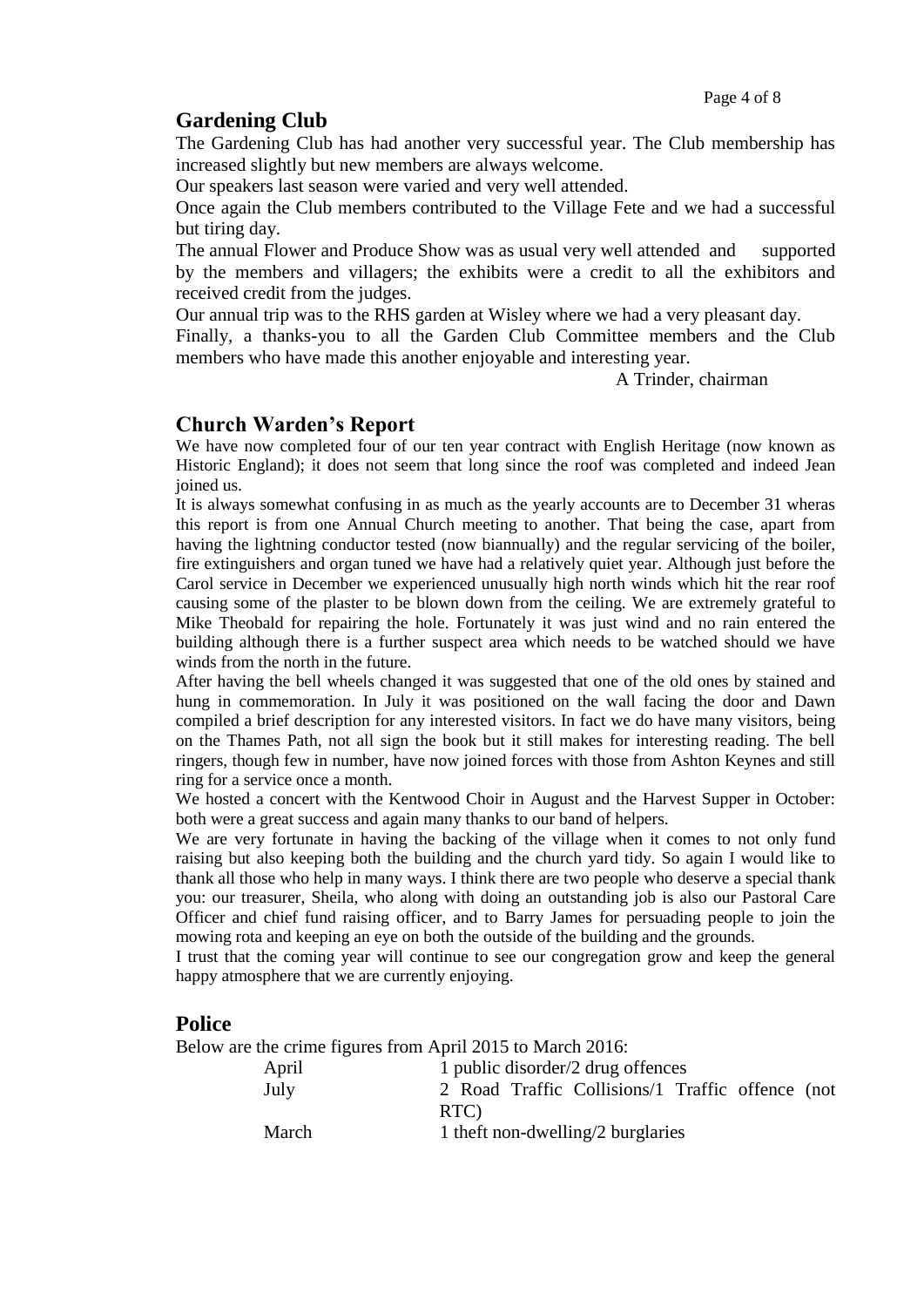# **VCC**

The VCC continues to run one fund-raising event a year to avoid conflict with other much-needed fund raising on behalf of the PCC. More events would not be viable for such a small community.

Items of significance in 2015-2016 period:

- 1 2015 hit a significant low point with the need to cancel the Barn Dance due to very poor ticket sales by the villagers.
- 2 The Playground inspection was carried out to ensure we keep on top of any issues and maintain our responsibilities regarding the upkeep of the Park. The same items were identified as in previous years.
- 3 The VCC were very grateful to receive a donation from the Parish Council from the Community Benefit Fund to enable an upgrade of the swings to cater for toddlers, and to install a larger flatter swing. These were installed in the Spring and some items identified in the safety inspection have been resolved.
- 4 Following requests to the village community the VCC now have additional volunteers on the Committee and consequently have taken back responsibility for co-ordination of the Fete from the Parish Council. This was held on May 21 and raised £1,100 profit for the village groups.
- 5 The VCC would like to thank all the Committee for their support and to all those who made the Fete a success.

Following the Barn Dance cancellation in 2015 some villagers voiced disappointment and as a result we have decided to try again. The Barn Dance will be held on July 16: the VCC would ask the village community to please support the event this year.

D Price, chairman

#### **6 RECESS**

6.1 The clerk reported receipt of an email from a resident concerning the number of foxes which come into the village and the trouble they are causing. All present agreed that that this was an increasing problem. The Chairman described several contributing factors but especially how plastic bags containing food were left at the sides of bins and this was attracting scavenging. It was reported that some people are also feeding the foxes.

It was AGREED that an item in the next Newsletter would draw attention to this problem and ask residents to take care with food in bags and not to feed the foxes.

It was reported that there is also an issue with rats, which seems particularly in places where residents keep poultry.

6.2 Cllr Saunders noted an increase in fly-tipping in recent months. Cllr Penny would ask the Cabinet Member to include a note in his Newsletter about both foxes and fly-tipping.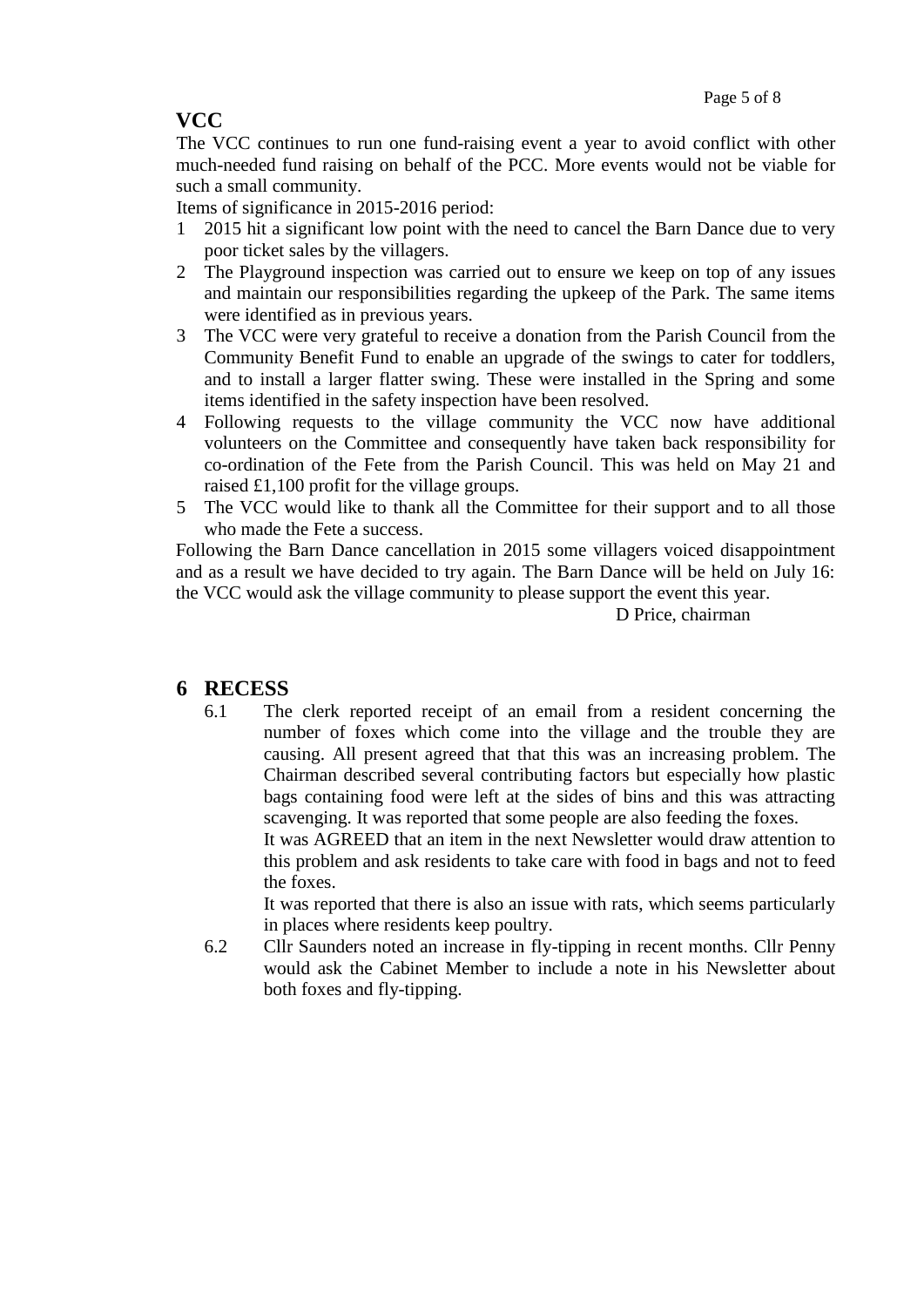# **PARISH COUNCIL ANNUAL GENERAL MEETING**

#### **1 APPOINTMENT OF CHAIR-PERSON**

The clerk called for nominations for Chairperson for the coming year. Cllr Saunders proposed Cllr Hughes and this was seconded by Cllr Sainsbury. There were no other nominations and Cllr Hughes took the chair.

#### **2 APPOINTMENT OF VICE-CHAIRPERSON**

It was proposed by Cllr Hughes and seconded by Cllr Saunders that Cllr Sainsbury be the Vice-Chairman for the coming year.

There were no further nominations.

It was AGREED that Cllr Sainsbury become a signatory to cheques to replace former Councillor D Price.

#### **3 3.1 REPORT OF RESIGNATION OF CLLR D PRICE**

The Chairman reported the resignation of Cllr D Price and outlined the procedure for replacing the councillor. There had been no call for an election. The Parish Council would therefore move towards co-opting a member.

#### **3.2 CO-OPTION OF A COUNCILLOR**

The Chairman proposed and it was AGREED unanimously that Stuart Gruszka be coopted as a serving Councillor.

#### **4 DECLARATION OF INTEREST**

The Chairman referred to the generic declaration of interest by association, which remains extant.

No further declarations were made at this time

# **5 MINUTES OF THE MEETINGS OF FEBRUARY 18, 2016, AND EXTRA-ORDINARY MEETING OF APRIL 7, 2016**

The Minutes had been circulated previously and were AGREED as a fair and accurate record. They were signed by the Chairman and clerk.

## **6 MATTERS ARISING FROM THE MINUTES**

6.1 Road to Kempsford and chevron sign. The clerk reported his unsuccessful attempts to ensure both the chevron sign and the 'Stop' sign onto the C114 were replaced.

The clerk was instructed to impress on Wilts CC that this road was an official overflow for RIAT and also to inform Marston Meysey Parish Meeting of the problem.

Cllr Penny noted that there was no cross-county co-operation on highways but would take the matter up appropriate staff in SBC.

#### **7 COMMUNITY BENEFIT FUND**

The Chairman reported that nothing was outstanding.

Cllr Saunders noted that the outstanding sum of money had still not been placed into an interest-bearing account and stated that advice was needed on this.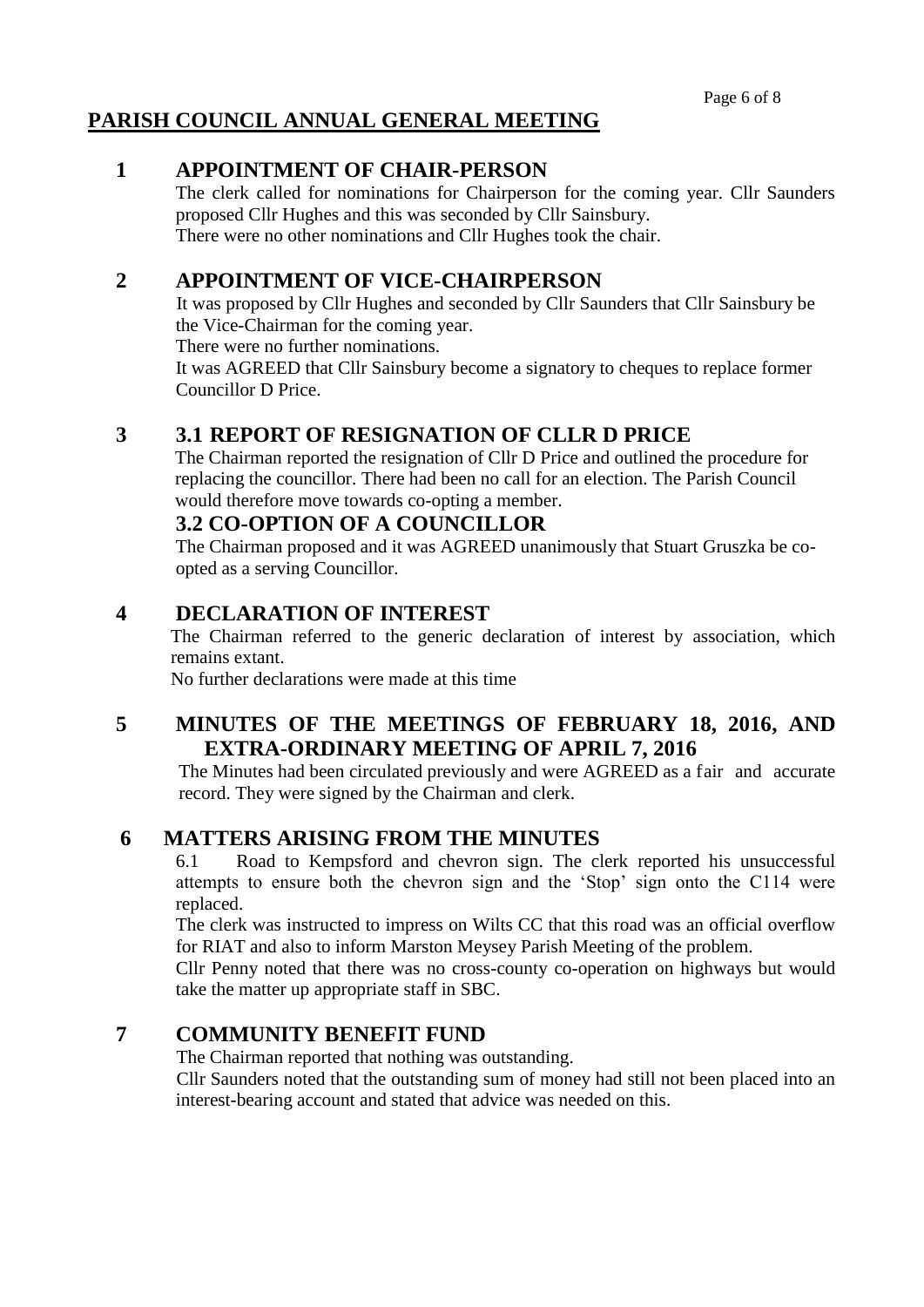Page 7 of 8

### **8 PLANNING MATTERS**

The clerk reported (a) application S/TC/15/1869 – erection of a monopole on Droveway – refused, March 4

> (b) application for erection of a single-storey dwelling on land opposite 1, Long Row – approved

#### **9 NEIGHBOURHOOD PLAN**

The Chairman drew attention to recent decisions concerning SBC Local Plan and certain Parish Neighbourhood Plans and to the on-line petition that had been circulated to all Councillors. He reminded Councillors that the creation of a Neighbourhood Plan for Castle Eaton had been discussed some years ago when it had been decided not to go ahead but clearly the issues surrounding the existence of a Plan had changed. Now, if a Plan is in place it is evidence to be taken into account in any planning decision. He asked if Councillors thought the time had come to re-consider the creation of a Plan for the parish.

Cllr Penny explained the processes which Highworth Town Council had been going through, emphasising the complex legal requirements.

It was AGREED that SBC Planning Dept (Forward Planning Section) should be invited to the meeting in August to explain what was involved.

#### **10 FINANCE**

9.1 The clerk submitted the Annual Accounts2015-2016 for approval – proposer and seconder needed.

It was proposed by Cllr Sainsbury and seconded by Cllr Saunders that these Accounts be accepted. This was AGREED unanimously.

9.2 The Chairman signed the appropriate section of the Annual Return

9.3 It was AGREED that Mrs Eleanor Newman should be asked to undertake the Internal Audit on behalf of the Parish Council

9.4 Bank balances

|                                               | Bank account (01529286) balance as at May 24, 2016 |           |  |
|-----------------------------------------------|----------------------------------------------------|-----------|--|
| Cheques for signature                         |                                                    |           |  |
| Community First – insurance                   |                                                    |           |  |
| $WALC$ – subscriptions                        |                                                    |           |  |
| SBC - grounds maintenance                     |                                                    |           |  |
| Castle Eaton Village Hall (Miles Windows)     | 474.00                                             |           |  |
| Castle Eaton Village Hall (JC Electrical)     | 214.00                                             |           |  |
| Lockmasters                                   | 534.17                                             |           |  |
| Village Internet (ink cartridge)              | 14.50                                              |           |  |
| Castle Eaton Village Hall (grant + room hire) | 756.00                                             |           |  |
| Castle Eaton Village Hall - PO rental         | 250.00                                             |           |  |
| Meysey Hampton $PCC - grant$ for magazine     | 50.00                                              |           |  |
| A Gorton – salary                             | 342.05                                             |           |  |
| - expenses                                    | 14.87                                              | 356.92    |  |
| Post Office Ltd – PAYE to HMRC                | 70.45                                              |           |  |
| Castle Eaton Village Hall (DWH Gas Services)  | 3,230.14                                           |           |  |
| <b>Miles Window Systems</b>                   | 1,896.00                                           |           |  |
| <b>OSE Security Systems Ltd</b>               | 1,926.00                                           |           |  |
| WALC Swindon Cttee – subs                     | 14.50                                              |           |  |
| Total cheques                                 | 10,379.08                                          |           |  |
| <b>Balance after cheques</b>                  |                                                    | 62,796.06 |  |